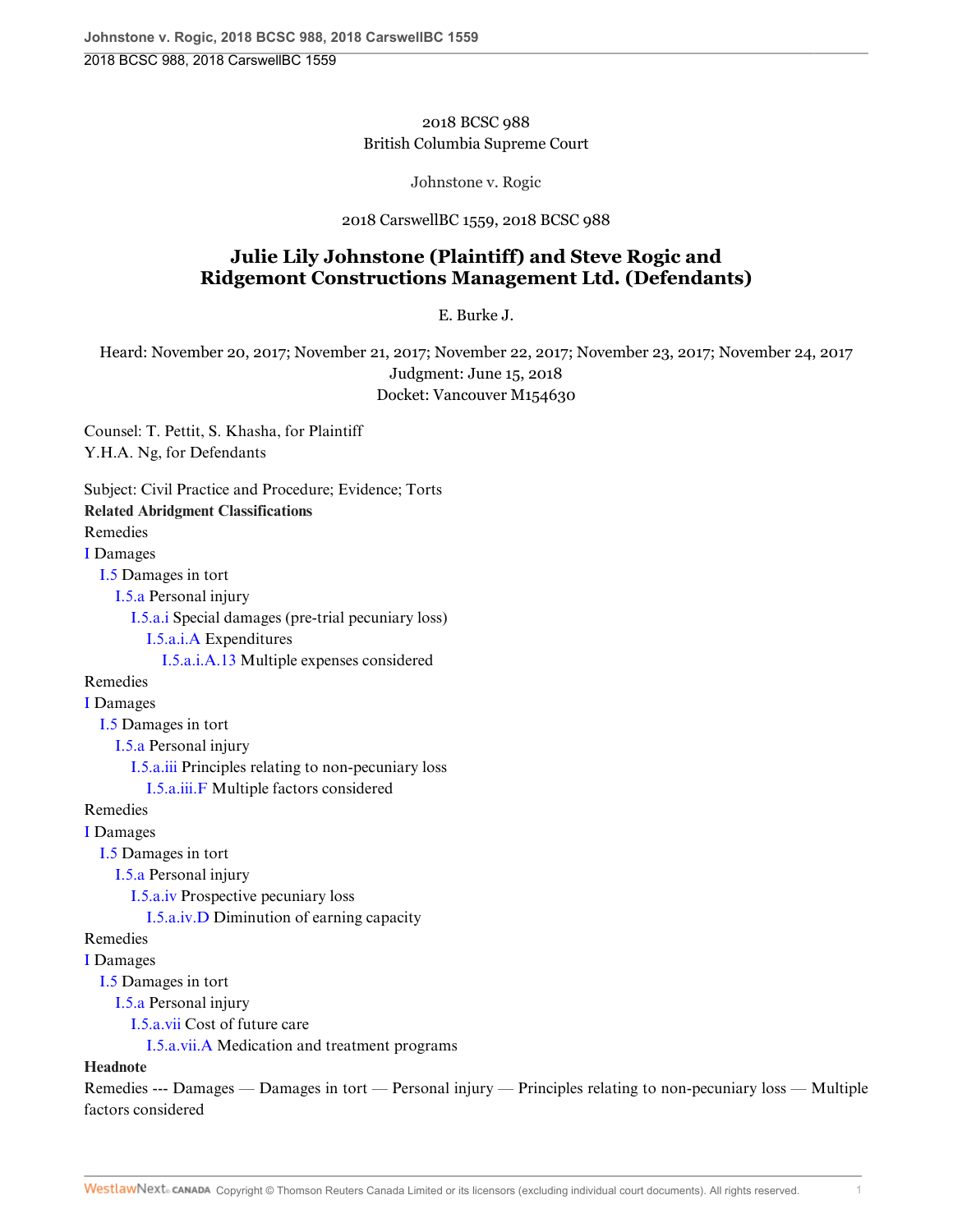Plaintiff suffered injuries in 2013 motor vehicle accident — At time of accident, plaintiff was 42 years old and married with two young children — Plaintiff worked as quality assurance manager for company at salary of \$146,567 — Plaintiff claimed injuries to back and neck and that she developed chronic pain including severe headaches — Plaintiff did not take time off work and continued with normal work duties — Plaintiff was unable to properly care for children or undertake necessary household chores — Plaintiff's husband did majority of household tasks and described very changed household — Plaintiff previously enjoyed active recreational lifestyle including cycling and hiking but such activities aggravated plaintiff's condition — Plaintiff's temperament was affected by the pain and discomfort from collision — Plaintiff brought action for, among other things, non-pecuniary damages — Action allowed — Plaintiff suffered injury to back and symptoms of previously existing fibromyalgia were exacerbated by accident — Prognosis was guarded and uncertain — Injuries had profound effect on plaintiff's life — Plaintiff was irritable and unable to undertake activities with children or play physically as it caused too much pain — Appropriate award for non-pecuniary damages was \$145,000. Remedies --- Damages — Damages in tort — Personal injury — Special damages (pre-trial pecuniary loss) — Expenditures — Multiple expenses considered

Plaintiff suffered injuries in 2013 motor vehicle accident — Plaintiff brought action for, among other things, special damages — Action allowed — Special damages were agreed in amount of \$17,185.

Remedies --- Damages — Damages in tort — Personal injury — Prospective pecuniary loss — Diminution of earning capacity

Plaintiff suffered injuries in 2013 motor vehicle accident — At time of accident, plaintiff was 42 years old and married with two young children — Plaintiff worked as quality assurance manager for company at salary of \$146,567 — Plaintiff claimed injuries to back and neck and that she developed chronic pain including severe headaches — Plaintiff did not take time off work and continued with normal work duties — Plaintiff's temperament was affected by the pain and discomfort from collision — Plaintiff brought action for, among other things, prospective pecuniary loss — Action allowed — Plaintiff was in a high level executive position that required high degree of concentration — Medical evidence established that pain condition placed impairment on plaintiff's ability to work — There were also potential cognitive effects from long-term use of pain medication — Real and substantial possibility of loss of income in future was established — Plaintiff's future path was likely be in consulting with annual salary of \$100,000 — Plaintiff's total loss resulting from transition into consulting was amount of \$1,537,440.

Remedies --- Damages — Damages in tort — Personal injury — Cost of future care — Medication and treatment programs

Plaintiff suffered injuries in 2013 motor vehicle accident — At time of accident, plaintiff was 42 years old and married with two young children — Plaintiff worked in executive position — Plaintiff claimed injuries to back and neck and that she developed chronic pain including severe headaches — Plaintiff's temperament was affected by the pain and discomfort from collision — Plaintiff brought action for, among other things, cost of future care — Action allowed — Cost of future care was difficult to assess due to contingencies such as changes to treatment and time limitations of some treatments — Costs included medication, rehabilitation and household services — Realistic assessment of plaintiff's future care costs was \$250,000.

ACTION by plaintiff for damages for injuries suffered in motor vehicle accident.

### *E. Burke J.***:**

### **INTRODUCTION**

1 The plaintiff, Julie Lily Johnstone seeks damages for injuries sustained in a car accident that occurred on November 18, 2013. She was 38 years old at the time and had not suffered any injuries from any motor vehicle collisions prior to that date.

2 On June 29, 2015, Ms. Johnstone commenced this action against the defendants, Stefano Rogic and Ridgemont Constructions Management Ltd, the driver and owner respectively of the other vehicle involved in the accident.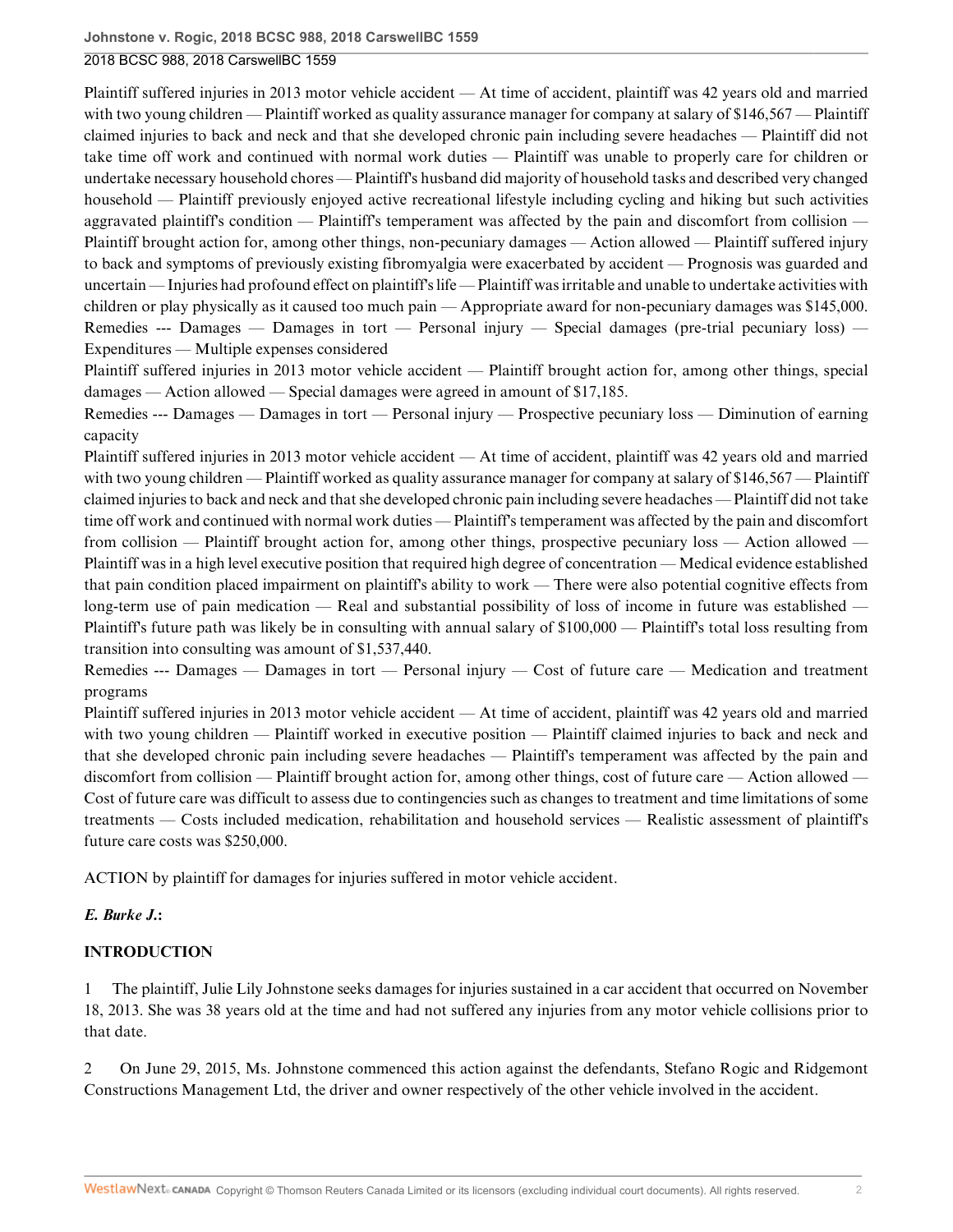3 Liability has been admitted. While the defendants concede Ms. Johnstone was injured in the accident, they contest the nature, extent, and seriousness of her injuries.

## **BACKGROUND**

4 Ms. Johnstone is now 42 years old. She is married with two children; a daughter, aged 6, and a son, aged 9. She is a Quality Assurance Manager at Jacobs Engineering, a company for which she has worked in various iterations for 16 years. She is, by all accounts, a highly driven individual who excelled at her job.

### **ISSUES**

5 The issues raised in this matter are:

- 1. What are the nature, extent, and duration of the injuries Ms. Johnstone suffered in the accident?
- 2. What is the appropriate award of non-pecuniary damages for pain and suffering?
- 3. What is the appropriate award for past income loss?
- 4. What is the appropriate award for future loss of earnings or income-earning capacity?
- 5. What amount, if any, should be awarded for the cost of future care?
- 6. What is the appropriate award of special damages?

## **THE MOTOR VEHICLE ACCIDENT**

6 On November 18, 2013, at around 8:00 a.m. Ms. Johnstone was returning home after dropping off her son to daycare. It was light out; dry and cloudy. Ms. Johnstone stopped at a pedestrian light that had been triggered near the intersection of Como Lake Avenue and Banting Street in Coquitlam and was forcefully rear-ended by a large construction van.

7 Ms. Johnstone could see the van coming in the rear view mirror. While hoping it would stop, she braced for the collision. The collision was hard and Ms. Johnstone described being in shock and started crying. She could not get out of her Nissan Pathfinder as the door was stuck. Ms. Johnstone also could not move her vehicle as the van was stuck to her car. The occupant of a second construction van following behind, assisted in releasing the two vehicles and she was able to drive around the corner to exchange information. Ms. Johnstone then drove home but required her husband's assistance to get out of the vehicle as the door would not open. The frame of the vehicle was bent by the collision.

8 Ms. Johnstone suffered a significant headache and pain at the back of her neck immediately after the accident and was in shock. However, she had an important meeting that afternoon. After reporting the claim to ICBC she went into work and requested assistance from another manager to co-facilitate the meeting.

9 The next day, Ms. Johnstone felt extremely sore and took pain medication. Ms. Johnstone left work early to attend a walk-in clinic. Unfortunately, the clinic was full. She eventually saw a doctor two to three days later. Ms. Johnstone was in significant pain and had more severe headaches. She described them as shooting pain tension headaches.

10 By the beginning of 2014, Ms. Johnstone remained in significant pain. She ultimately attended Dr. Hyams, a pain specialist in June 2014 for a variety of treatments and medication for pain, ultimately requiring a Butrans patch. From August 2016 she attended the CHANGEpain clinic. Her Butrans pain medication patch has been increased to the maximum dosage. Ms. Johnstone has also undertaken Botox injections from April 2015 to present and acupuncture treatment both for pain from November 2016 to the present time.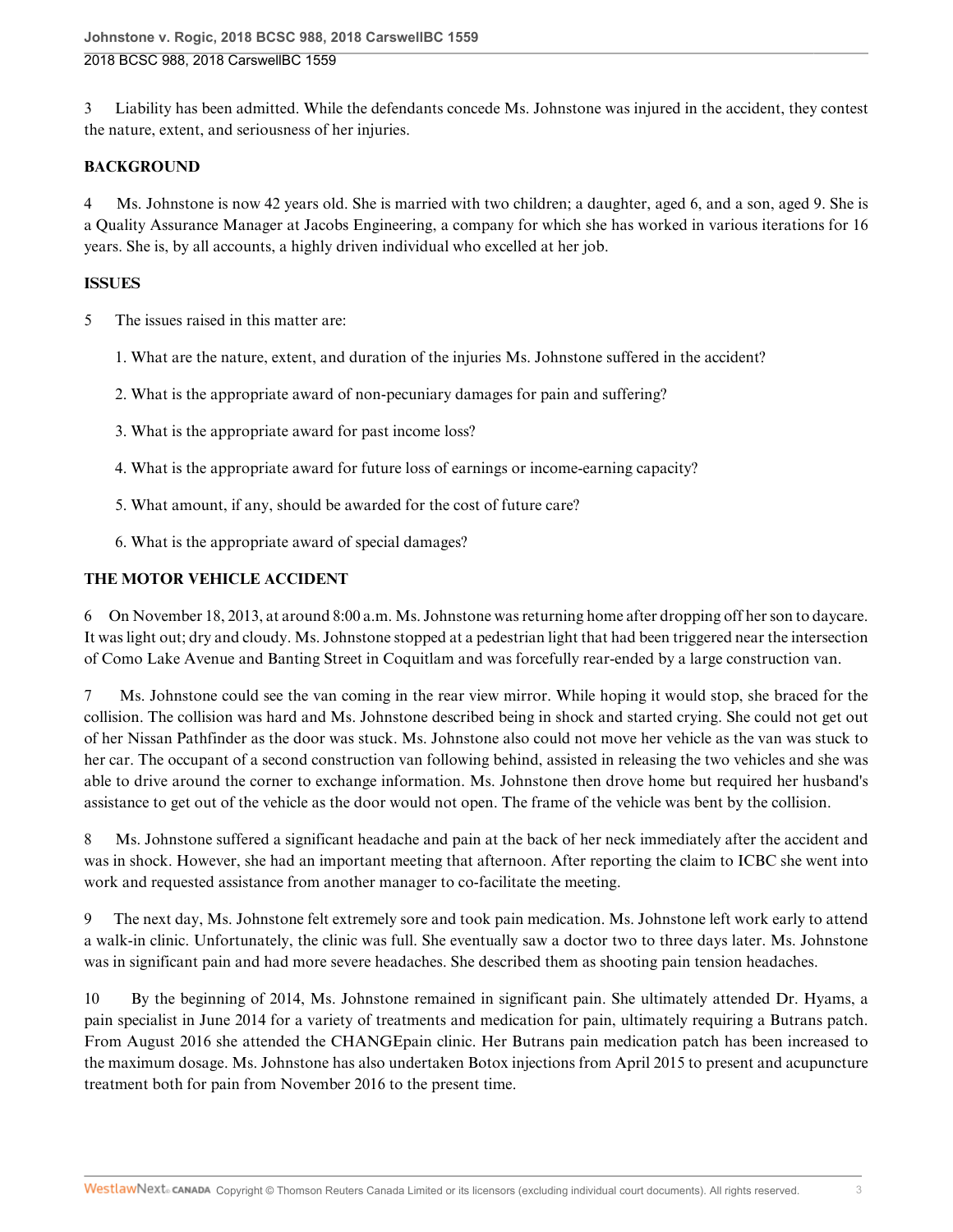11 As a result of the accident, Ms. Johnstone also attended numerous chiropractor and massage therapy treatments. She ultimately found both to be too painful to continue. These are detailed in the schedule of special damages and encompass close to 100 visits from November 2013 to May 2016.

12 Despite all this, Ms. Johnstone has not taken time off work and continued with her normal work duties.

13 Ms. Johnstone and her husband largely shared the care and maintenance of the home. Ms. Johnstone had a "good marriage" and a cheerful disposition. As noted, she has two young children and was constantly active and loving with the family. Since the accident, however, Ms. Johnstone has been unable to properly care for her children or undertake necessary household chores. He husband now does the majority of the household tasks and described a very changed household.

14 Ms. Johnstone had also previously enjoyed an active recreational lifestyle, including cycling and hiking. Since the collision, she is unable to do so as her symptoms are aggravated.

15 Ms. Johnstone's temperament has been affected by the pain and discomfort from the collision. She is reported by friends, family and co-workers to now be short-tempered and no longer displaying her previously bubbly outgoing disposition. Her husband attributes this to the pain she is suffering. This has impacted her husband and children. While understanding that the pain is the cause of this, her family, and Ms. Johnstone's husband in particular, has grown frustrated by the debilitating effect of coping with Ms. Johnstone's persistent back pain and common severe migraines.

## *1. What are the nature, extent, and duration of the injuries Ms. Johnstone suffered in the accident?*

## *Legal Principles*

16 Ms. Johnstone claims she sustained soft tissue injuries to her neck and lower back. She claims she has developed chronic pain in her back and severe headaches that are debilitating. While she has Type 1 Diabetes and fibromyalgia, she was not receiving treatment for the latter for at least four years prior to the accident. Her Type 1 Diabetes was controlled with an insulin pump.

17 Ms. Johnstone must prove on a balance of probabilities that "but for" the accident, she would not have suffered the injuries she now complains of.

18 As per *Athey v. Leonati*[, \[1996\] 3 S.C.R. 458,](http://nextcanada.westlaw.com/Link/Document/FullText?findType=Y&pubNum=6407&serNum=1996294309&originationContext=document&transitionType=DocumentItem&vr=3.0&rs=cblt1.0&contextData=(sc.History*oc.UserEnteredCitation)) I must ascertain whether the accident is the cause of Ms. Johnstone's current issues and whether there were pre-existing injuries and therefore "a measurable risk that the pre-existing condition would have detrimentally affected the plaintiff in the future, regardless of the defendant's negligence". A plaintiff is entitled to be restored to her original condition, which in this case the defendants argue, included pre-existing conditions.

## *The Medical Evidence*

19 There was no dispute in the medical evidence that Ms. Johnstone suffered injury to her lower back as a result of the November 2013 accident. The defendants nonetheless submit that in order to properly determine the injuries suffered, I should consider Ms. Johnstone's pre-existing health status. They submit that her longstanding Type 1 Diabetes and associated complications remain risks into the future. The defendants also argue that her Dupuytren's contracture, trigger finger and carpal tunnel are independent of any effects of the accident, and that her pre-existing fibromyalgia has caused headaches, migraines and soreness in her neck.

20 The defendants agree that Ms. Johnstone experienced soft tissue injuries that manifested as back pain. They say however, when overlaid on her pre-existing fibromyalgia, there may have been some increase in overall pain, headaches and migraines, but they are not otherwise connected to the accident. I will deal with the fibromyalgia issues later in my analysis.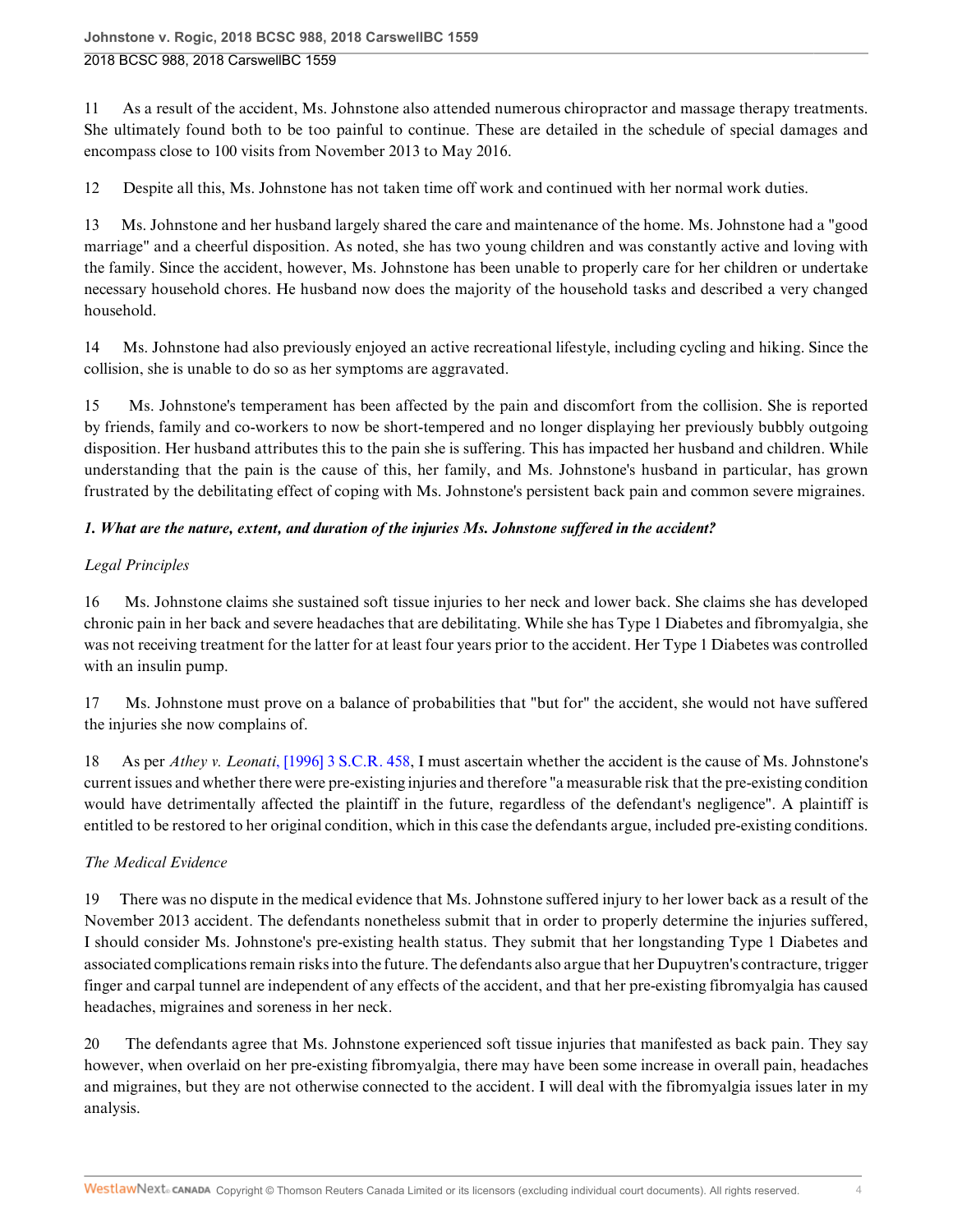21 Dr. le Nobel, the physiatrist called by Ms. Johnstone, was of the opinion, as set out in his report of March 2017, that Ms. Johnstone sustained myofascial injures to her lower back with a possible injury involving the facet joints in the lower back. Due to the passage of time, he diagnosed Ms. Johnstone's lower back condition as a chronic pain condition.

22 Dr. Stolar, a rheumatologist called by Ms. Johnstone, provided a similar diagnosis of chronic lumbar spine pain in her report of May 2017.

23 While the defendants raised an issue as to whether Ms. Johnstone sustained an associated injury to her hips, there is no dispute she complained of injures to her hips to Dr. Cubra, her family physician, on November 21, 2013 and onward. Dr. le Nobel confirmed the accident has caused hip complaints and noted these in April 2014 physiotherapy records. He diagnosed this as tendinopathy and greater trochanteric bursitis in his July 2017 report.

24 While Dr. Hummel, an orthopedic surgeon, was of the view the hip pain started after injections for pain in October 2014, he agreed he had missed the reference to left hip pain in Dr. Cubra's November 2013 records. In any event, the parties agreed as the injections were necessitated by the ongoing pain from the accident, the hip pain was in any event caused by the accident.

25 Ms. Johnstone has followed all advice and spent considerable time and energy to attempt to treat her lower back injury. This, however, has not been successful. She continues to suffer significant pain from the lower back injury. As noted, Ms. Johnstone undertook chiropractic and massage therapy from November 2013 to May 2016. She attended Dr. Hyams, a pain specialist for trigger point injections, prolotherapy, other medications and ultimately was prescribed a significant opioid medication, and a Butrans patch beginning at 10 mcg which increased to 15 mcg in November 2015. Ms. Johnstone, then attended at the CHANGEpain clinic from August 2016 receiving further treatment, including injections for pain and further medications.

26 In November 2016 her doctor increased her Butrans patch to 20 mcg, the maximum dosage for this medication. She has also pursued acupuncture. Ms. Johnstone testified that the only medication that has worked for her and enabled her to function at work is the Butrans patch.

27 Dr. le Nobel recommended further treatments including a multi-disciplinary rehabilitation program, fluoroscopic x-ray guided injections, physiotherapy, intramuscular stimulation and/or acupuncture and facet rhizotomies. He nonetheless opined that there were no treatments available which would, with certainty, resolve Ms. Johnstone's lower back pain permanently. He also recommended image-guided instillation of local anesthetic and corticosteroid to manage Ms. Johnstone's hip pain.

28 Dr. Stolar noted that most of the treatments that had been tried by Ms. Johnstone to date, apart from the Butrans patch, had not been successful, and some had even aggravated the pain. She recommended CT scanning or an MRI to evaluate whether there was nerve root impingement. This was done, but did not show nerve root impingement. Dr. Stolar also recommended continuation of the Butrans patch, Cymbalta and continued follow up with a multidisciplinary pain approach.

29 Dr. Hummel recommended only a self-directed course of exercises, treatment for Ms. Johnstone's fibromyalgia and core strengthening. Nonetheless, he agreed with Dr. le Nobel and Dr. Stolar that Ms. Johnstone had suffered an injury to her lower back and that her prognosis was guarded, as she had numerous barriers to recovery. He also agreed in his testimony that Ms. Johnstone's prior fibromyalgia could have been exacerbated by the accident and that he deferred to those experts that had given an opinion about the connection between her complaints of headaches and the accident.

30 I accept that Ms. Johnstone suffered injury to her back and that the symptoms of her previously existing fibromyalgia were exacerbated by the accident. She has not recovered from the injuries she sustained and in fact, her prognosis is guarded and uncertain. She continues to experience physical pain and her family and social life has also suffered.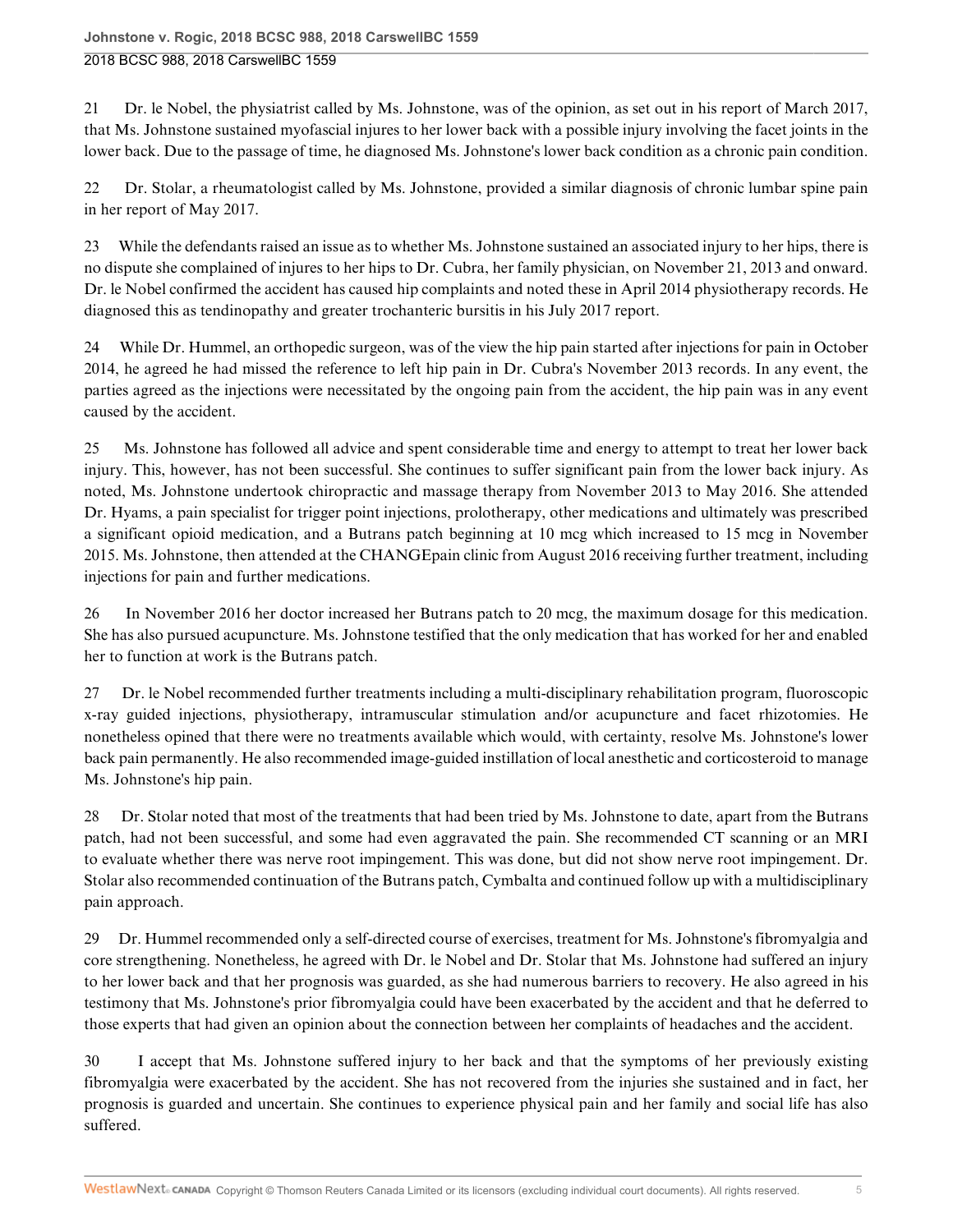31 Fundamentally, as Ms. Johnstone has argued, the injuries and pain arising from the motor vehicle accident have had a profound effect on her life. She is now irritable as described by her husband with a significantly less happy household. She is not able to undertake activities with her children nor play with them physically as this causes too much pain.

32 Previously, Ms. Johnstone was described by her husband as essentially a "perfect" or "TV" mom who baked for friends and family. Her friends described her "bubbly personality" as now gone and her limited ability to interact socially with them. Mr. Sawyer, a work colleague, described her difficulty with walking up stairs. Mr. Johnstone also noted she essentially goes to work, comes home exhausted and has to lie down to rest. This significantly impedes her interactions with her young children and her husband. Ms. Johnstone no longer walks the family dog and cannot pursue recreational activities such as tent camping or skating with the children.

## *2. What is the appropriate award of non-pecuniary damages for pain and suffering?*

*Non-Pecuniary Damages*

## **Legal Principles and Assessment**

33 There is no real dispute about the principles to be applied in assessing non-pecuniary damages.

34 Ms. Johnstone submits that but for the accident, she would not have suffered from the significant chronic pain that she experiences today. As stated in *Athey*, a plaintiff must prove, on a balance of probabilities that the defendant's negligence caused the injury. The defendant's negligence need not be the sole cause of the injury as long as it is part of the cause beyond the range of *de minimis*. Causation need not be determined with precision: *Athey*; *Teunissen v. Hulstra*[,](http://nextcanada.westlaw.com/Link/Document/FullText?findType=Y&pubNum=6407&serNum=2042526970&originationContext=document&transitionType=DocumentItem&vr=3.0&rs=cblt1.0&contextData=(sc.History*oc.UserEnteredCitation)) [2017 BCSC 1569a](http://nextcanada.westlaw.com/Link/Document/FullText?findType=Y&pubNum=6407&serNum=2042526970&originationContext=document&transitionType=DocumentItem&vr=3.0&rs=cblt1.0&contextData=(sc.History*oc.UserEnteredCitation))t para. 18.

35 The defendant is liable for the injuries caused, but not pre-existing damage. In other words, the defendant is liable for the additional damage and damages must return the plaintiff to the position she would have been in "but for" the accident: *Athey* at 473-474; *Teunissen* at para. 19.

36 Ms. Johnstone submits that she has met the burden of proof as the medical evidence cited above confirms that "but for" the 2013 motor vehicle accident, she would not have suffered a low back injury with associated hip issues and worsened fibromyalgia/chronic pain/headaches. Furthermore, the evidence of the plaintiff and the lay witnesses Paul Sawyer, Jason Johnson, Lindsay Ansel and Michelle Brittain all confirm a profound change in the plaintiff's physical condition before and immediately following the 2013 motor vehicle accident.

37 An assessment of general damages includes a consideration of the factors outlined in *Stapley v. Hejslet*[, 2006](http://nextcanada.westlaw.com/Link/Document/FullText?findType=Y&pubNum=6407&serNum=2008054597&originationContext=document&transitionType=DocumentItem&vr=3.0&rs=cblt1.0&contextData=(sc.History*oc.UserEnteredCitation)) [BCCA 34](http://nextcanada.westlaw.com/Link/Document/FullText?findType=Y&pubNum=6407&serNum=2008054597&originationContext=document&transitionType=DocumentItem&vr=3.0&rs=cblt1.0&contextData=(sc.History*oc.UserEnteredCitation)), at para. 46:

- (a) age of the plaintiff,
- (b) nature of the injury,
- (c) severity and duration of the pain,
- (d) disability,
- (e) emotional suffering,
- (f) loss or impairment of life,
- (g) impairment of family, marital, and social relationships,
- (h) impairment of physical and mental abilities,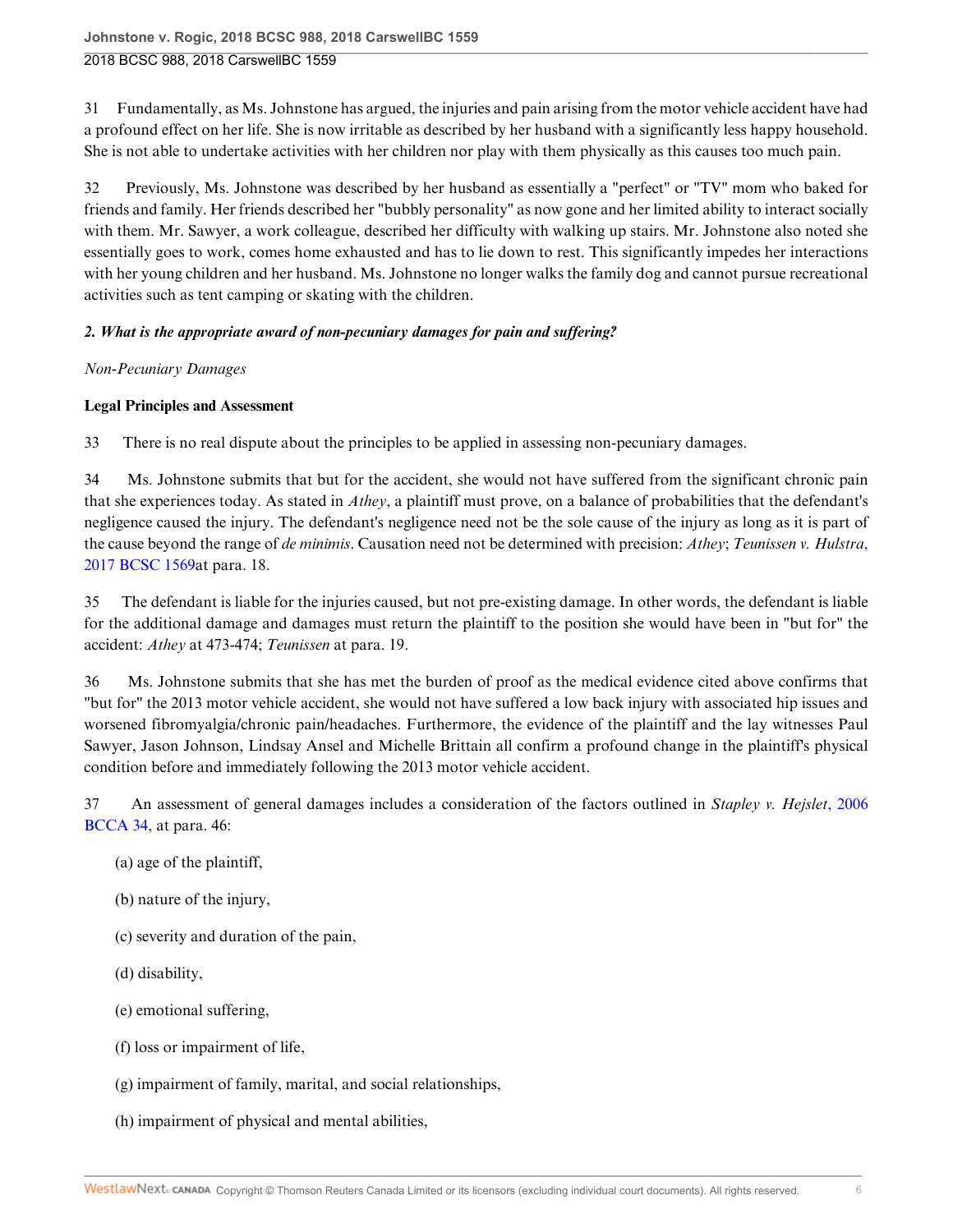- (i) loss of lifestyle, and
- (j) the plaintiff's stoicism.

38 There is no doubt Ms. Johnstone has severe chronic pain as reflected by the strength of the pain medication. This has had significant impairment on her life. Ms. Johnstone has approached these injuries in a stoic manner and worked hard to both get better and maintain her job and family duties. She is relatively young and unfortunately her prognosis is guarded.

39 A plaintiff is entitled to be restored to her original position. In order to properly determine the extent of Ms. Johnstone's injuries, I should consider her pre-existing conditions. I find, however, that Ms. Johnstone is a highly driven individual who, prior to the accident, was effectively managing her pre-existing conditions, enjoying success at work and in her social and family life. There is no doubt she would have continued to do so but for the accident. The lower back injury sustained in the accident is the main source of her pain which has led to the impairment of her quality of life. Her previous fibromyalgia symptoms have also been exacerbated due to the accident.

40 This case is unlike the cases relied upon by the defendants which reflect adverse effects on parts of each person's life and work. In this case the chronic effect of the injury has permeated every aspect of Ms. Johnstone's life in a fundamental way. This includes her personal, family and social relationships along with her work. Ms. Johnstone's husband, friends and work colleagues all testified to this effect.

41 Ms. Johnstone's injuries and their effect are therefore more akin to those identified by the plaintiff's authorities, which largely involve significant chronic pain injury sufferers (see *Bouchard v. Brown Bros. Motor Lease Canada Ltd.*[,](http://nextcanada.westlaw.com/Link/Document/FullText?findType=Y&pubNum=6407&serNum=2025494487&originationContext=document&transitionType=DocumentItem&vr=3.0&rs=cblt1.0&contextData=(sc.History*oc.UserEnteredCitation)) [2011 BCSC 762;](http://nextcanada.westlaw.com/Link/Document/FullText?findType=Y&pubNum=6407&serNum=2025494487&originationContext=document&transitionType=DocumentItem&vr=3.0&rs=cblt1.0&contextData=(sc.History*oc.UserEnteredCitation)) *Ranahan v. Iron Horse Enterprises & Logistics Inc.*[, 2017 BCSC 759](http://nextcanada.westlaw.com/Link/Document/FullText?findType=Y&pubNum=6407&serNum=2041612979&originationContext=document&transitionType=DocumentItem&vr=3.0&rs=cblt1.0&contextData=(sc.History*oc.UserEnteredCitation)); *Redmond v. Krider*[, 2015 BCSC](http://nextcanada.westlaw.com/Link/Document/FullText?findType=Y&pubNum=6407&serNum=2035428003&originationContext=document&transitionType=DocumentItem&vr=3.0&rs=cblt1.0&contextData=(sc.History*oc.UserEnteredCitation)) [178](http://nextcanada.westlaw.com/Link/Document/FullText?findType=Y&pubNum=6407&serNum=2035428003&originationContext=document&transitionType=DocumentItem&vr=3.0&rs=cblt1.0&contextData=(sc.History*oc.UserEnteredCitation)); *Hosseinzadeh v. Leung*[, 2014 BCSC 2260;](http://nextcanada.westlaw.com/Link/Document/FullText?findType=Y&pubNum=6407&serNum=2034903824&originationContext=document&transitionType=DocumentItem&vr=3.0&rs=cblt1.0&contextData=(sc.History*oc.UserEnteredCitation)) *Morlan v. Barrett*[, 2010 BCSC 1767\)](http://nextcanada.westlaw.com/Link/Document/FullText?findType=Y&pubNum=6407&serNum=2024075194&originationContext=document&transitionType=DocumentItem&vr=3.0&rs=cblt1.0&contextData=(sc.History*oc.UserEnteredCitation)).

42 I have considered the authorities submitted by both parties and assess the plaintiff's non-pecuniary damages at \$145,000.

### *3. What is the appropriate award for past income loss?*

43 Ms. Johnstone agrees there is no past income loss.

### *4. What is the appropriate award for future loss of earnings or income-earning capacity?*

### *Legal Principles*

44 The principles for assessment of loss of capacity are set out in *Perren v. Lalari*[, 2010 BCCA 140a](http://nextcanada.westlaw.com/Link/Document/FullText?findType=Y&pubNum=6407&serNum=2021582431&originationContext=document&transitionType=DocumentItem&vr=3.0&rs=cblt1.0&contextData=(sc.History*oc.UserEnteredCitation))nd *Graydon v. Harris*[, 2014 BCCA 412](http://nextcanada.westlaw.com/Link/Document/FullText?findType=Y&pubNum=6407&serNum=2034694822&originationContext=document&transitionType=DocumentItem&vr=3.0&rs=cblt1.0&contextData=(sc.History*oc.UserEnteredCitation)). Entitlement to an award for loss of future earning capacity is a two-step process:

1. The plaintiff must always prove that there is a real and substantial possibility of a future event leading to an income loss.

2. If the first step is met, then, the court must assess the loss. This is generally done either by an earnings approach or a capital asset approach.

45 In *Davidge v. Fairholm*[, 2014 BCSC 1948a](http://nextcanada.westlaw.com/Link/Document/FullText?findType=Y&pubNum=6407&serNum=2034644535&originationContext=document&transitionType=DocumentItem&vr=3.0&rs=cblt1.0&contextData=(sc.History*oc.UserEnteredCitation))t para. 166, various factors were discussed as supporting a conclusion of a real and substantial possibility of a future loss on the part of a young plaintiff which included:

1. The plaintiff had a relatively high level of chronic pain;

2. The plaintiff's job required a great deal of concentration;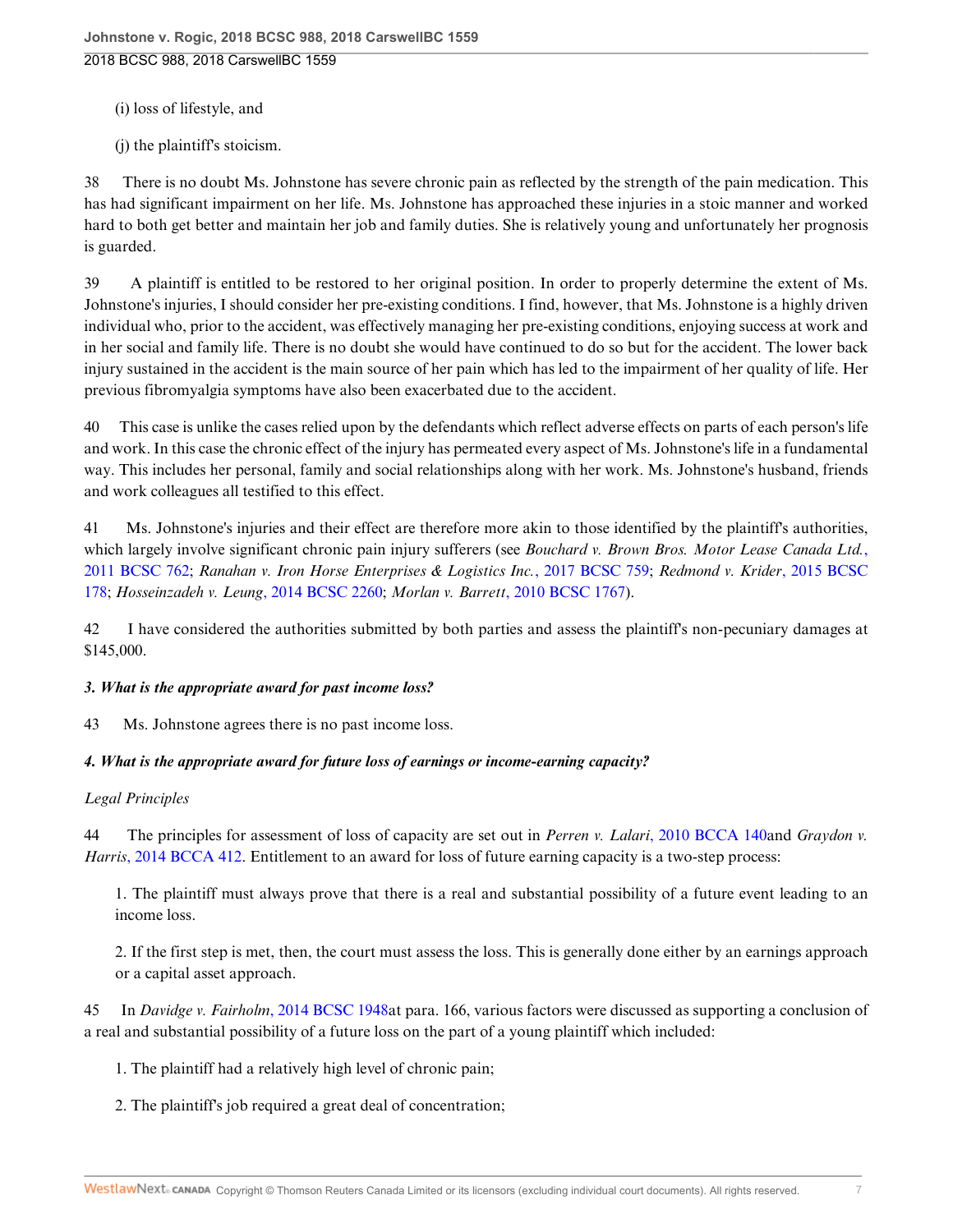3. The plaintiff's job put physical stresses on his body;

4. The plaintiff had physical limitations preventing him from performing even more physically demanding tasks than those he performs in his present job;

5. As a matter of ordinary human experience and common sense, a person's ability to tolerate chronic pain diminishes with age.

46 In my view, Ms. Johnstone has established there is a real and substantial possibility that she could earn less in the future because of her injuries.

47 This case is similar to *Davidge.* Ms. Johnstone has significant levels of chronic pain. She is on the maximum dosage of pain medication — a 24-hour Butrans opiate patch and other medication.

48 Ms. Johnstone is in a high level executive in a position — quality-control — that requires a high degree of concentration. In 2013 she was paid an annual salary of \$146,567 and had benefits associated with her position. By 2016, her employment income was \$174,330. The evidence made clear Ms. Johnstone was on a stellar career path.

49 The medical evidence, however, establishes the impairment that the pain condition now places upon her ability to do her work. Both Dr. le Nobel and Dr. Stolar attested to this with Dr. Stolar noting "the low back pain has had a significant impact on the quality of her life and has not allowed her to function without significant pain in the workplace and home." This affects her concentration and ability to travel which can be part of her job requirements.

50 Both Dr. Stolar and Jodie Fischer, an occupational therapist called by the plaintiff, noted the plaintiff should reduce her hours or work part-time. While Ms. Johnstone could work full-time, it adversely impacts her personal and family life. Ultimately, this is not sustainable long-term.

51 Ms. Johnstone is now in the position of being required to pick between two positions at work both of which involve considerable stress and cannot be undertaken on a part-time basis. The evidence is also clear there are potential cognitive effects from long-term use of Butrans as noted by Dr. le Nobel and Dr. Stolar.

52 While the defendants point out Ms. Johnstone is a very valued employee, this comes at the cost of her personal and family life. As noted above this is simply not sustainable. The defendants cannot overcome this reality and simply chose to ignore it. While Ms. Johnstone continues to be rated as "excellent" in the workplace performance reviews, she has reduced her hours to four days a week. Ms. Johnstone has outlined the debilitating effects of the travel required as part of her position and testified as to her mobility and exhaustion problems. This is all corroborated by testimony from work colleagues, friends and family.

53 Ultimately, it is apparent from these and other factors that there is a real and substantial possibility of a loss of income in the future.

## *Assessment of Loss of Capacity*

54 In the circumstances of this case, the parties essentially agree the capital asset approach is the proper approach in determining the loss of capacity.

55 As noted in the submissions, to determine a loss of future earnings using this approach, the four factors from *Brown v. Golaiy* [\(1985\), 26 B.C.L.R. \(3d\) 353](http://nextcanada.westlaw.com/Link/Document/FullText?findType=Y&pubNum=6407&serNum=1985196895&originationContext=document&transitionType=DocumentItem&vr=3.0&rs=cblt1.0&contextData=(sc.History*oc.UserEnteredCitation)) (S.C.) at para. 8 must be applied:

1. Whether the plaintiff has been rendered less capable overall from earning income from all types of employment;

2. Whether the plaintiff is less marketable or attractive as an employee to potential employers;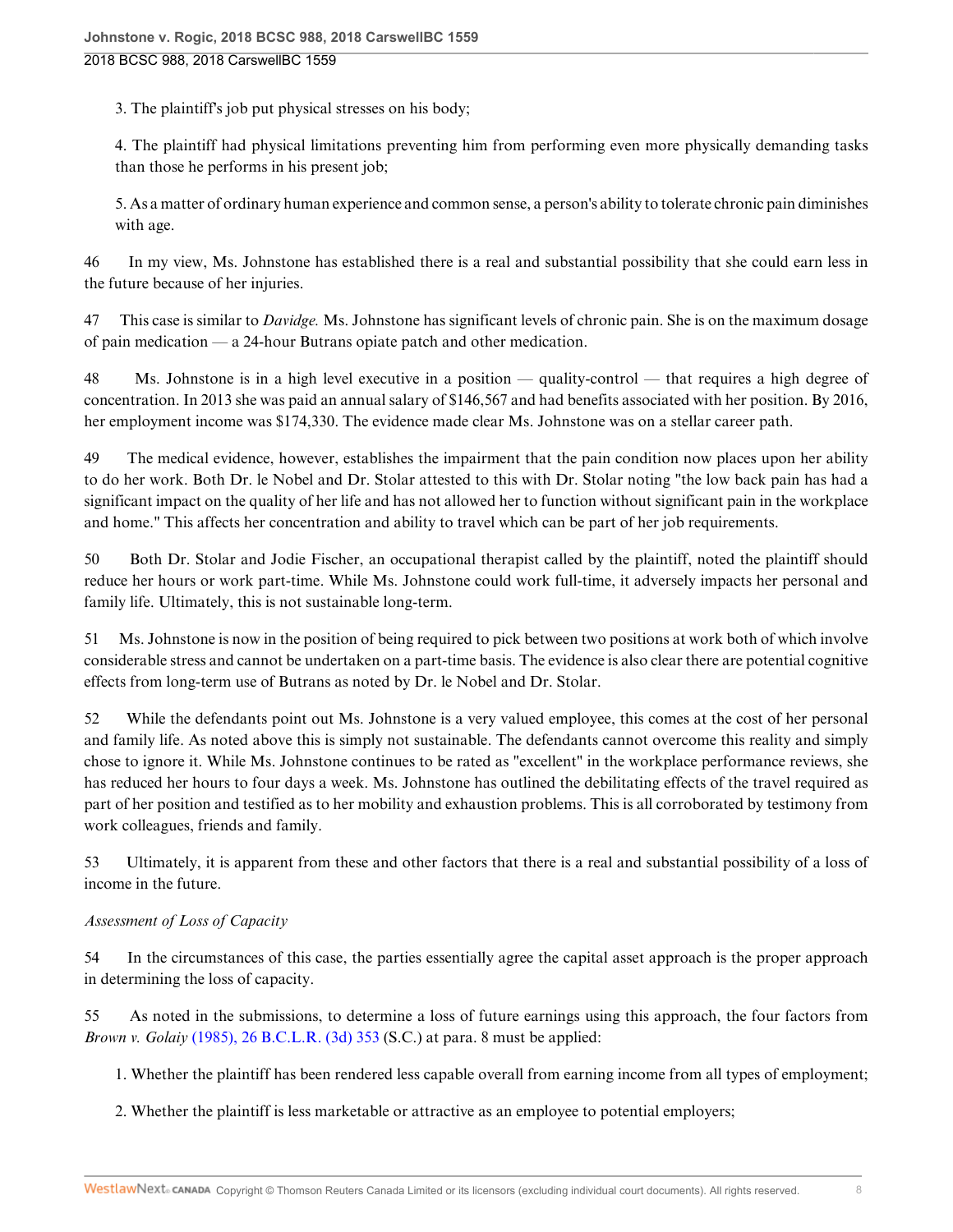3. Whether the plaintiff has lost the ability to take advantage of all job opportunities which might otherwise have been open to her had she not been injured; and

4. Whether the plaintiff is less valuable to herself as a person capable of earning income in a competitive labour market.

56 The assessment of loss of capacity is a matter of judgment: *Teunissen* at para. 142 quoting *Hardychuk v. Johnstone*[,](http://nextcanada.westlaw.com/Link/Document/FullText?findType=Y&pubNum=6407&serNum=2028636470&originationContext=document&transitionType=DocumentItem&vr=3.0&rs=cblt1.0&contextData=(sc.History*oc.UserEnteredCitation)) [2012 BCSC 1359](http://nextcanada.westlaw.com/Link/Document/FullText?findType=Y&pubNum=6407&serNum=2028636470&originationContext=document&transitionType=DocumentItem&vr=3.0&rs=cblt1.0&contextData=(sc.History*oc.UserEnteredCitation))and *Rosvold v. Dunlop*[, 2001 BCCA 1.](http://nextcanada.westlaw.com/Link/Document/FullText?findType=Y&pubNum=6407&serNum=2001030915&originationContext=document&transitionType=DocumentItem&vr=3.0&rs=cblt1.0&contextData=(sc.History*oc.UserEnteredCitation)) A plaintiff is to be put in the position she would have been in, from a work/life perspective, but for the injuries caused by the defendant's negligence. The court must compare the likely future of the plaintiff's working life if the accident had not happened with the plaintiff's likely future working life after its occurrence: *Teunissen* at para. 142 quoting *Hardychuk* and *Lines v. W & D Logging Co. Ltd.*[, 2009 BCCA 106](http://nextcanada.westlaw.com/Link/Document/FullText?findType=Y&pubNum=6407&serNum=2018365364&originationContext=document&transitionType=DocumentItem&vr=3.0&rs=cblt1.0&contextData=(sc.History*oc.UserEnteredCitation)).

57 The defendants agree the analysis of future income loss via a capital asset approach involves the four factors identified in *Brown* set out earlier.

58 The defendants submit that when considering these factors, it is unlikely that the plaintiff would reduce her working hours to below 30 hours a week. The defendants point out further, company acquisitions, divestitures, and senior management movements will happen regardless of the motor vehicle accident.

59 In addition, the defendants say other contingencies need to be taken into account. Even before the subject motor vehicle accident, Ms. Johnstone faced the same fatigue issues with her longstanding diabetes, eye retinopathy, her carpal tunnel syndrome, hand contracture, trigger finger, and fibromyalgia health issues. These affected Ms. Johnstone and required surgical intervention and time taken off. Dominant hand strength, shoulder range of motion, eye vision range and focus are functional factors to take into account independent of any motor vehicle accident issues. These issues will affect Ms. Johnstone as time goes by.

60 Given the above facts and taking into account the contingencies, the defendants submit the amount of \$73,500 to \$147,000 — being the amount equivalent to roughly half to one year of the 2012 to 2016 average income reported on annual taxes, should be the quantum of any loss of future capacity to earn income assessed using the capital asset approach.

61 I disagree. As noted above, I find that, but for the accident, Ms. Johnstone would have continued to manage her pre-existing conditions effectively. Her income would have continued to rise. The injuries sustained in the accident are the cause of the unsustainable situation she finds herself in with respect to meeting both her workplace and family obligations.

62 As noted by Ms. Johnstone, the evidence is overwhelming that her "absent accident" career trajectory has been negatively impacted by injuries associated with the accident. There was strong evidence Ms. Johnstone was being considered for a promotion that would result in an increase in earnings. There was also strong evidence she was effectively managing her medical issues at the time.

63 Ms. Johnstone has testified she will decline the offered promotion due to her present accident-related pain. Ms. Johnstone definitively said she would not take either available job. She at present is in a precarious position due to the acquisition of the company and her inability to continue to function at this level and undertake any of her other obligations to her family. It is simply not realistic on the evidence that Ms. Johnstone can continue at this level.

64 I accept this reality and note it is overwhelmingly supported by the medical and other evidence. I also note the evidence of Ms. Johnstone that this may eventually lead to job loss. Ms. Johnstone's work is demanding and requires travel, sometimes by airplane. This is largely debilitating due to her lower back pain as noted by Dr. Stolar. Ms. Johnstone also testified to the significant pain and debilitating effect of plane travel required in her work position. Once again, her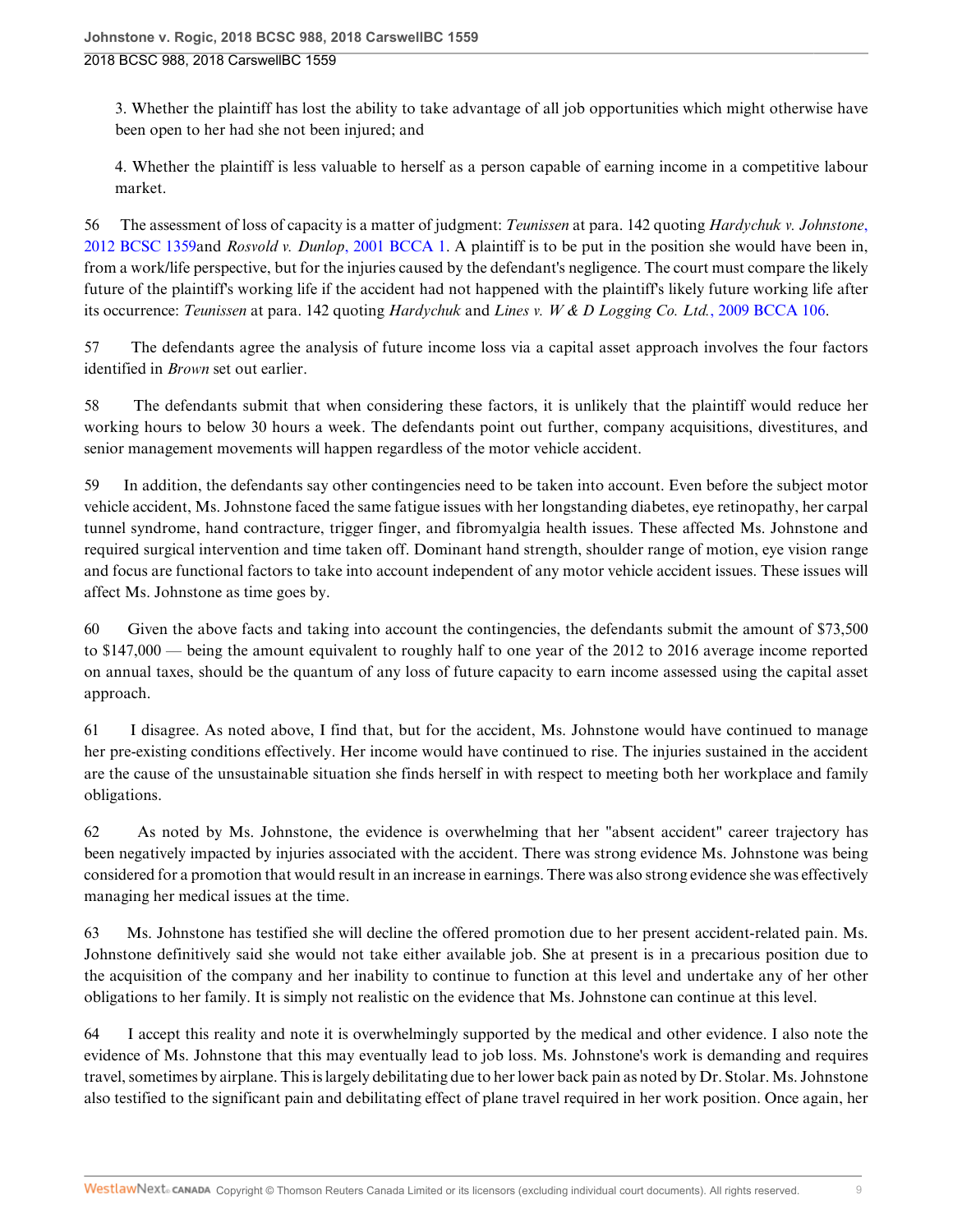present position is not sustainable long-term. Mr. Johnstone noted the daily exhaustion she suffers from work which requires her to rest immediately on her return home.

65 I conclude it is more than likely that Ms. Johnstone would undertake part-time work or part-time consulting. Ms. Johnstone has reduced her hours to four days per week. This, however, requires use of "personal time off" hours. Both Ms. Fischer's report and Dr. Stolar agreed that Ms. Johnstone is better suited for part-time work. The reality, however, is that job loss for Ms. Johnstone is likely if she works part-time. Ms. Johnstone nearly lost her job in 2010 in a previous transition. Jacobs Engineering is now going through a large acquisition and merger. Mr. Sawyer testified this puts certain departments at risk, including quality assurance. There is no seniority protection in a lay-off.

66 I conclude, therefore, it is more than likely that Ms. Johnstone's future path will be in consulting. She is, despite her debilitating injuries, very motivated. In my view, it is therefore more than likely with her motivation and skills that she would be able to earn around \$100,000 annually from consulting. Based on the economist report by Mr. Gosling, I conclude if Ms. Johnstone is able to earn \$100,000 from consulting, then, the income loss is  $(\$71,605 / \$1,000) \times \$15,681$ = \$1,122,916.41. The associated loss of pension benefits remains at \$413,402. The associated loss of Supplementary Retirement Savings Plan is \$1,122. I reiterate that but for the injuries suffered in the accident, Ms. Johnstone was on a path to a stellar career.

67 Thus the total loss resulting from a transition into consulting at \$100,000 is  $$1,122,916.41 + $413,402 + $1,122$  $=$  \$1,537,440.41.

68 I agree the most likely outcome is the scenario where Ms. Johnstone must move into consulting work and give up continued employment with Jacobs. Taking into account contingencies including the likelihood of the various possible outcomes, I conclude \$1.5 million is an appropriate assessment of loss of capacity. I agree as noted by counsel for Ms. Johnstone, this is a conservative award given the significant losses which Ms. Johnstone may experience as a result of her significant injuries.

## *5. What amount, if any, should be awarded for the cost of future care?*

## *Legal Principles*

69 As set out by Ms. Johnstone, the plaintiff is entitled to compensation for the cost of future care based on what is reasonably necessary to restore her to her pre-accident condition, insofar as that is possible.

70 The test to establish an award for cost of future care is objective. There must be a medical justification for the claim, and the claim must be reasonable.

71 An assessment of damages for cost of future care is not a precise accounting exercise: *Teunissen* at para. 97 quoting *Krangle (Guardian ad litem of) v. Brisco*[, 2002 SCC 9a](http://nextcanada.westlaw.com/Link/Document/FullText?findType=Y&pubNum=6407&serNum=2002031513&originationContext=document&transitionType=DocumentItem&vr=3.0&rs=cblt1.0&contextData=(sc.History*oc.UserEnteredCitation))t para. 21.

72 General contingencies may be taken into account where appropriate but where the adjustment to an award for future care is premised only on general contingencies, it should be modest: *Gignac v. Insurance Corporation of British Columbia*[, 2012 BCCA 351](http://nextcanada.westlaw.com/Link/Document/FullText?findType=Y&pubNum=6407&serNum=2028435614&originationContext=document&transitionType=DocumentItem&vr=3.0&rs=cblt1.0&contextData=(sc.History*oc.UserEnteredCitation)), at para. 52.

73 Ms. Fischer assessed the plaintiff and provided future care recommendations. These were as follows:

1. Medication continuation as recommended by Dr. le Nobel and Dr. Stolar.

2. Multidisciplinary Rehab Program as recommended by Dr. le Nobel, Dr. Stolar, and Ms. Fischer. Ms. Fischer provided greater detail as to what this program would entail.

3. Long-term allied health care services as recommended by Ms. Fischer.